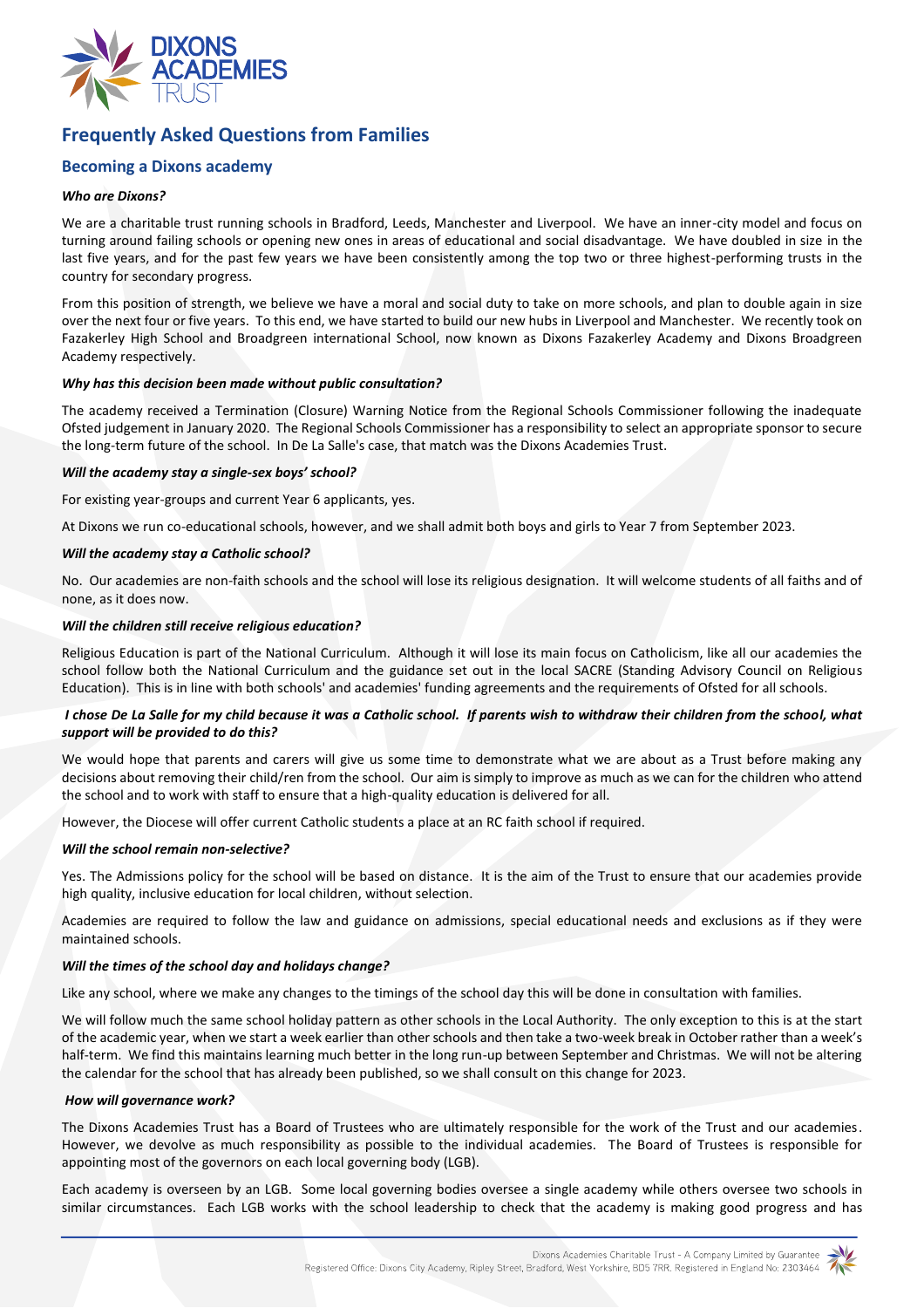parent/carer representatives as well as a staff governor. Our Scheme of Delegation defines the powers and duties of the LGB, which are the same across each of the academies within the Trust.

# **School name**

# *Will the school need to change its name?*

Yes. We shall consult on this, but our preferred option is Dixons Croxteth Academy.

# *Why does the school have to change its name?*

Our academies make up a family of schools and Dixons is our family name. We root our schools in their local community.

# **Uniform**

# *Will the school have a new uniform? If so, when will this be expected to be worn?*

Yes. We will provide financial support for all students that will be returning to school in years 8 to 11. This will be in the form of a voucher to support with the cost of new uniform and PE kit. We will consult on the nature and colour of the uniform and full details will be available on a Uniform FAQs document that will be shared following the consultation. This change will not take place until September 2022.

# *As opposed to changing the uniform, couldn't the money be spent on purchasing resources for the school instead?*

A new uniform marks a new step-change in the transformation of the school. The cost of the new uniform bundles will be met by additional funding secured by the Trust and will not be at the detriment of any resourcing that children need as part of their education.

# **Special Educational Needs**

# *How does this change affect SEND funding?*

SEND funding will come directly from the government through the Education and Skills Funding Agency, as it does now. Funding allocated to a named child would continue to be funded directly by Liverpool Local Authority.

# **Staffing**

# *Will the staff stay the same?*

All permanent staff are entitled to transfer to Dixons Academies Trust under the same employment terms and conditions.

## *Will the SLT remain the same?*

All staff are protected under a process called TUPE and have the right to transfer across to employment with Dixons Academies Trust at the point of final conversion.

## *Will the terms of employment for staff change?*

As part of staff transfer (TUPE) arrangements, staff are entitled to transfer to the new academy under the same employment terms and conditions. However, it is essential that the academy responds to the changing curriculum requirements and educational demands. This may, therefore, require consultation with staff and trade unions, once the academy has been established, on changes to terms and conditions of employment. This would be necessary, for example, if curriculum demands and the need for improved educational outcomes required a different leadership and organisational structure.

# **General questions**

# *What will Dixons' priorities be when addressing the issues at the school? Will you seek comments and suggestions from parents about improvements?*

We will be working to improve all elements of school life to ensure the very best experience for our students. Feedback from parents and families will form a vital part of this transformation.

The new academy will have a brand-new website which will have a wealth of information for parents. You may wish to visit our Trust website which gives some more details about how we operate [\(dixonsat.com\)](https://www.dixonsat.com/). We also have a social media presence on Twitter and we have also recently launched our own YouTube channel for staff training, called *Dixons OpenSource*, which you can find here: [https://www.youtube.com/channel/UCDVvwEL\\_gBsnt1cE5kDbSEw.](https://www.youtube.com/channel/UCDVvwEL_gBsnt1cE5kDbSEw)

We shall shortly be calling an open meeting for parents to meet us and hear of our plans for the school. We look forward to working with all parents/carers.

# *How will you ensure that the academy has good quality teachers?*

Our aim is to improve all elements of school life to ensure the very best experience for students and staff. We were one of the first Teaching Schools to be designated in the country and we also have Research School status. We have vast experience in teacher training and professional development with a view to developing the very best staff. Here is the link to our Teaching Institute website [\(dixonsat.com/teaching-institute\)](https://www.dixonsat.com/teaching-institute) where you can find out more about our work in developing our colleagues.